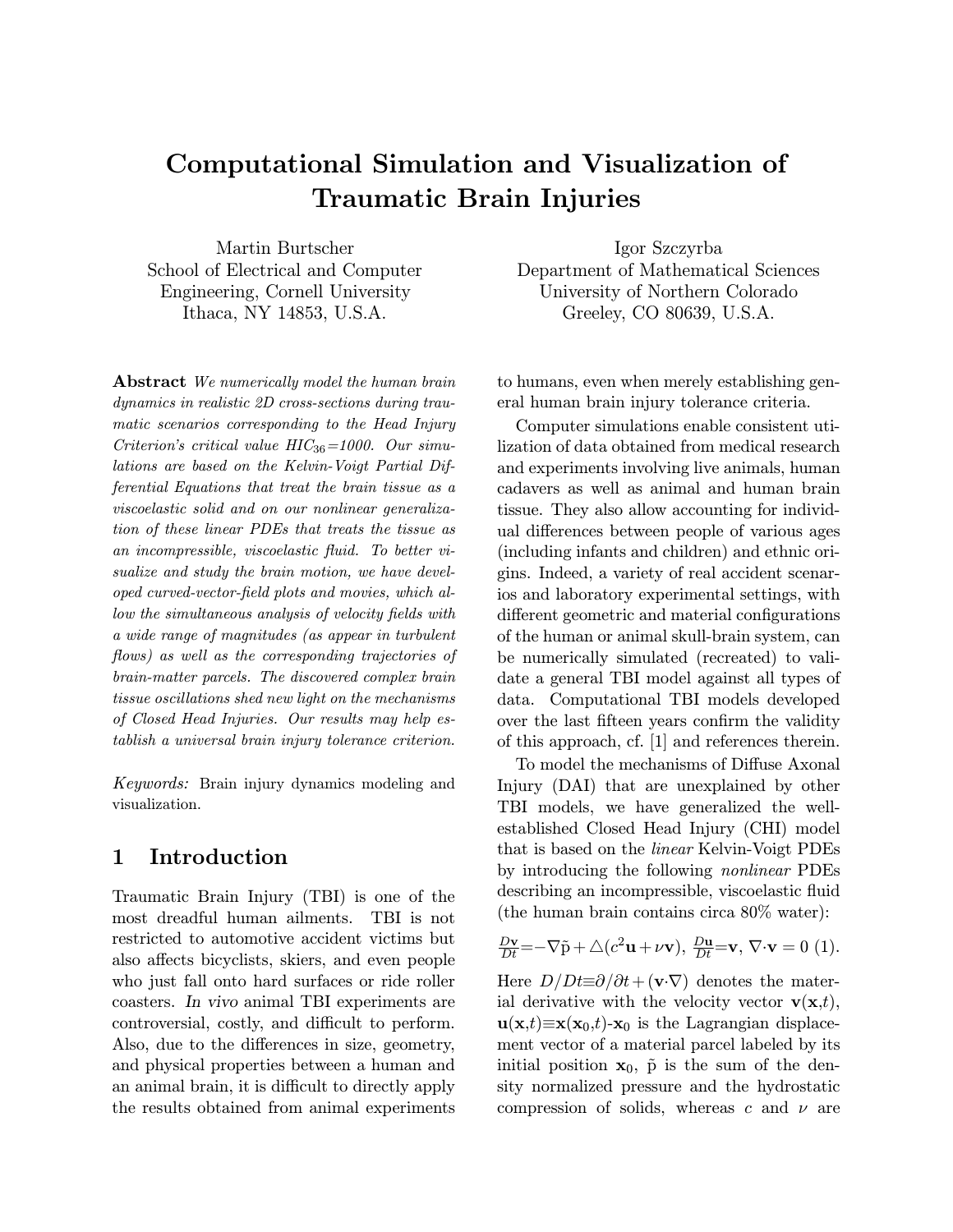constants describing, respectively, the brain's shear-wave phase velocity and viscosity. The Kelvin-Voigt equations are a linearized form of (1) where  $\mathbf{v} \cdot \nabla$  and  $\tilde{\mathbf{p}}$  equal zero, cf. [2]

In what follows, the linear Kelvin-Voigt PDEs and our nonlinear generalization (1) of these PDEs are referred to as L and NL system/model, respectively. As it is done in the L and many other CHI models, in our NL model the severity/localizations of brain injuries are attributed to the distribution of the strain field created in the brain tissue by the shear waves.

### 2 Numerical Method

Our NL system is more complex than the Navier-Stokes equations and the realistic brain geometry imposes complex boundary conditions. Thus, obtaining numerical solutions requires the use of sophisticated methods. To benefit from established results, we have adapted the finite-difference code EULAG, which was developed at the National Center for Atmospheric Research in Boulder, CO, to study atmospheric and stellar phenomena [3].

The physical properties of the human brain imply that the velocity of the shear waves in the white matter equals 0.8 -1.0m/s, whereas in the gray matter it is up to four times larger, cf. [4] and the references therein. Thus, the shortest shear waves that can propagate in the gray matter are longer than  $5.10^{-3}$ m and the shortest possible shear waves in the white matter are several times longer [2]. To properly model such waves and maintain good numerical stability, we use a grid resolution  $5.10^{-4}$ m  $\leq \Delta x \leq 2.10^{-3}$ m and a time step  $10^{-5}$ s  $\leq \Delta t \leq 10^{-4}$ s (depending on the traumatic scenario and whether the L or the NL system is used). This amounts to up to  $16.10<sup>4</sup>$ calculation nodes for a 2D brain cross-section and up to  $5.10^4$  calculation time steps.

CAT scans and MRIs provide geometrical details of brain substructures below  $10^{-3}$ m, which suffices for the accuracy required by the dispersion relations. We use cubic spline interpolations of data from medical sources to

replicate the geometry of 2D skull-brain crosssections. Cubic splines result in differentiable curves that pass exactly through the given data points, produce natural looking, smooth 2D objects, and can be computed efficiently (in linear time with respect to the number of data points in the contours of the substructures).

Our simulations imply that  $5.10^{-3}$ m variations in the brain shape do not affect the solutions of either PDE system in a noticeable way. It is rather global geometrical and topological properties that impact the results [5, 6]. Thus, there is no need to overemphasize the geometrical accuracy of the skull-brain facsimile. This approach is also characteristic for other computational models of brain injuries. For example, the finite-element model SIMon, developed over the last decade and continuously improved by the National Highway Traffic Safety Administration (NHTSA), includes only circa  $5.10<sup>3</sup>$ nodes and  $4.10<sup>3</sup>$  elements within the brain [1].

## 3 Curved-Vector-Field Plots

Studying brain dynamics requires a good representation of the temporal evolution of the velocity vector field within the brain. The commercially available software packages we have tested cannot depict this evolution with sufficient detail. As a remedy, we have developed curved-vector-field (CVF) plots, which can readily be converted into MPEG movies. In comparison to typical vector plots, CVF plots use shaded lines instead of arrows to indicate the direction of the vectors. This approach allows to display many more vectors in the same plot without cluttering it and thus better portrays fields with highly varying magnitudes and directions. Moreover, CVF plots utilize curved instead of straight vectors to more clearly visualize the trajectories of the brain parcels, especially in turbulent fields. As a consequence, our plots make important subtleties obvious and thus enable a better understanding of possible CHI mechanisms.

To construct CVF plots, we start the vectors in the grid points whose integer coor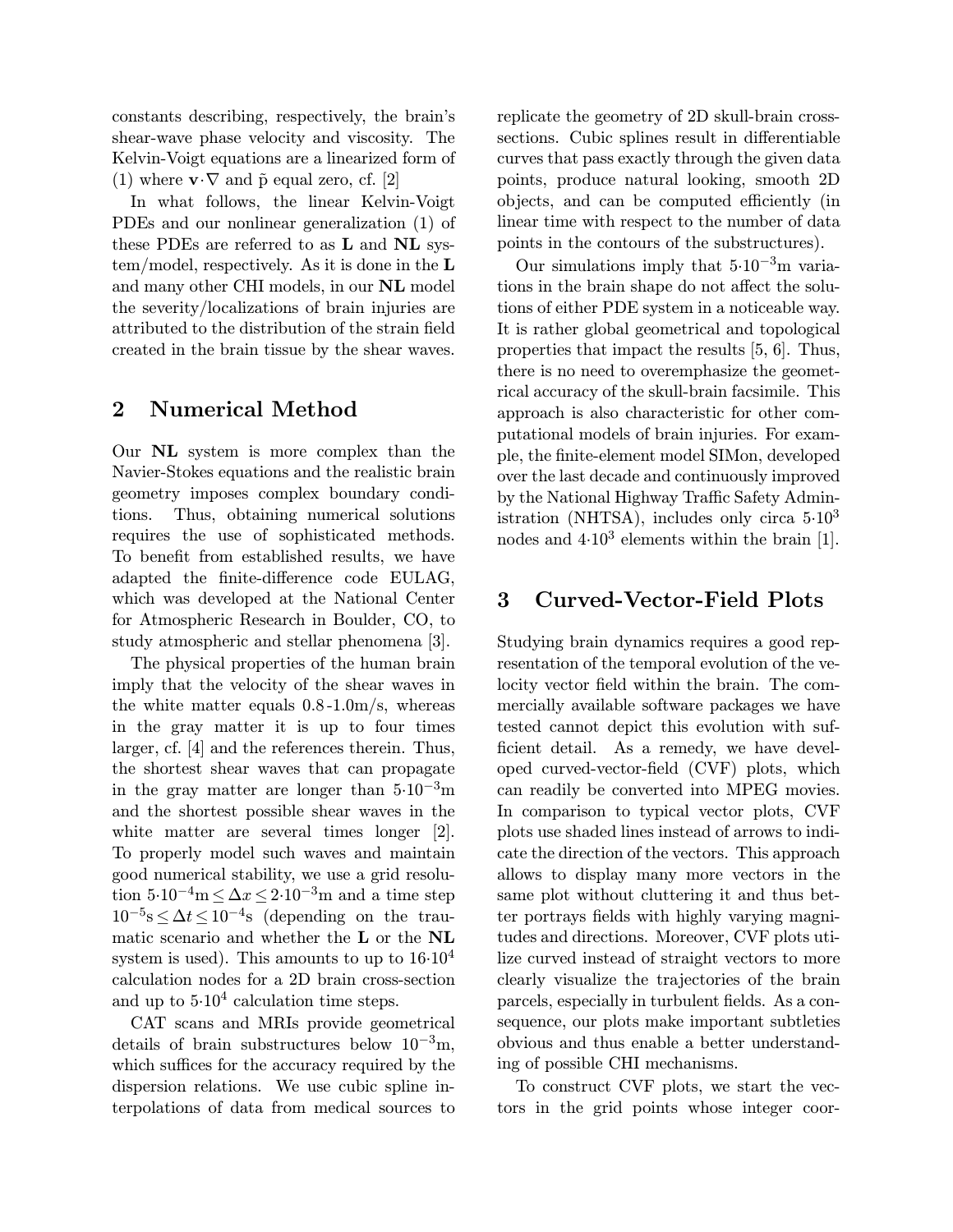dinates  $(i, j)$  lie inside of the brain crosssection and satisfy  $i \mod n = 0$ ,  $j \mod n = 0$ , and  $(i+j) \mod n \mod 2 = 0$ , where n controls the density of the plot. In other words, we select every  $n^{th}$  row and column from the grid and then alternately drop the even and odd points from the selected rows (or columns). Alternating between even and odd points results in a visually more appealing plot. The points that remain become the origins of the curved vectors, which are drawn as follows.

First, the current position  $(x, y)$  is set to the origin. Next we repeat the following steps  $m$ times, where  $m$  is the number of straight-line segments used to approximate each curved vector. We pick the four points in the grid that are closest to the current position. Using simulation data from these four points, we compute bi-linear interpolations to obtain results for the current position  $(x, y)$ . The interpolated results are then scaled by a user-provided constant factor to stretch (or shrink) all vectors to a visually pleasing length.

Then we add the scaled values to the current position, yielding a new position, and draw a straight-line segment from the current to the new position. The first segment is the darkest and each consecutive segment is somewhat lighter. This gradual shading indicates the direction of the vector. Finally, the new position becomes the current position. We repeat the above steps until  $m$  segments have been plotted. This algorithm is applied to each vector. Once all the curved vectors have been drawn, we add an outline of the brain contour to complete the CVF plot.

### 4 Simulation Setup

The analytic solutions of the L system for impulsively rotated, idealized (cylindrical and spherical) skull shapes reveal simple oscillations of the brain matter with sufficiently large strain values to rupture veins or damage neurons. These solutions have been used to predict the occurrences of subdural hematoma and to create a Diffuse Axonal Injury criterion [7, 8], but they are insufficient for determining even general localization of injuries within the brain.

Our simulations of the brain dynamics within 2D cross-sections after an impulsive skull movement showed that realistic brain shapes and physical properties lead to complicated oscillations that could explain the general localization of injuries [5, 6, 9, 10]. However, since these simulations use rectangularly shaped accelerations occurring within one time step  $\Delta t \leq 10^{-4}$ s, it is difficult to compare their results with experimental brain injury criteria. Indeed, the NHTSA assesses brain injuries occurring as a result of translational accelerations by means of the Head Injury Criterion [11]:  $\text{HIC}_{1000(t_2-t_1)} = \max \left[ \frac{1}{(t_2-t_1)} \right]$  $\int_{t_1}^{t_2} a(t)dt \Big]^{2.5} (t_2-t_1),$ where  $a(t)$  is the head's translational acceleration in g's and (to get reliable predictions) the length  $T=t_2-t_1$  of the time intervals  $[t_1, t_2]$ over which the maximum is calculated–is assumed to be in the range  $10^{-3}$ s $\leq T \leq 10^{-1}$ s.

Thus, to model the 2D brain dynamics that results from a traumatic translation (assumed to be from left to right), we reduce the initial constant skull velocity  $v_0 = \alpha (T/2)^2$  using the triangularly shaped scalar deceleration:

| $a(t) = -\alpha t$           | for $0 \le t \le T/2$ , |     |
|------------------------------|-------------------------|-----|
| $a(t) = \alpha t - \alpha T$ | for $T/2 < t < T$ ,     | (2) |
| $a(t)=0$                     | for $T \leq t$          |     |
| $\sim$                       |                         |     |

with  $\alpha$ =65400m/s<sup>3</sup> and T=36·10<sup>-3</sup>s leading to  $v_0=21.2 \text{m/s}$  and HIC<sub>36</sub>=1000, i.e., the HIC value associated with severe brain injuries [11].

To properly compare all results, we assume the transfer of power from the skull to the brain in our rotational decelerations to be the same as in the translational decelerations described above. Thus, for a cross-section with 'radius' r whose 'center' is distanced from the axis of rotation by  $R$ , we use the initial *clock*wise angular velocity  $\omega_0 = v_0 / \sqrt{r^2 + R^2}$  with the same  $v_0$  as above and the angular deceleration  $d\omega(t)/dt = a(t)/\sqrt{r^2 + R^2}$  with  $a(t)$  given by (2). Consequently, the largest initial tangential velocity  $v$  (e.g., at the top of the head) is equal to  $v_0(r+R)/\sqrt{r^2+R^2}$ , and v assumes the maximum value of  $\sqrt{2}v_0$  if  $R=r$ , i.e., for a rotation about the skull's base.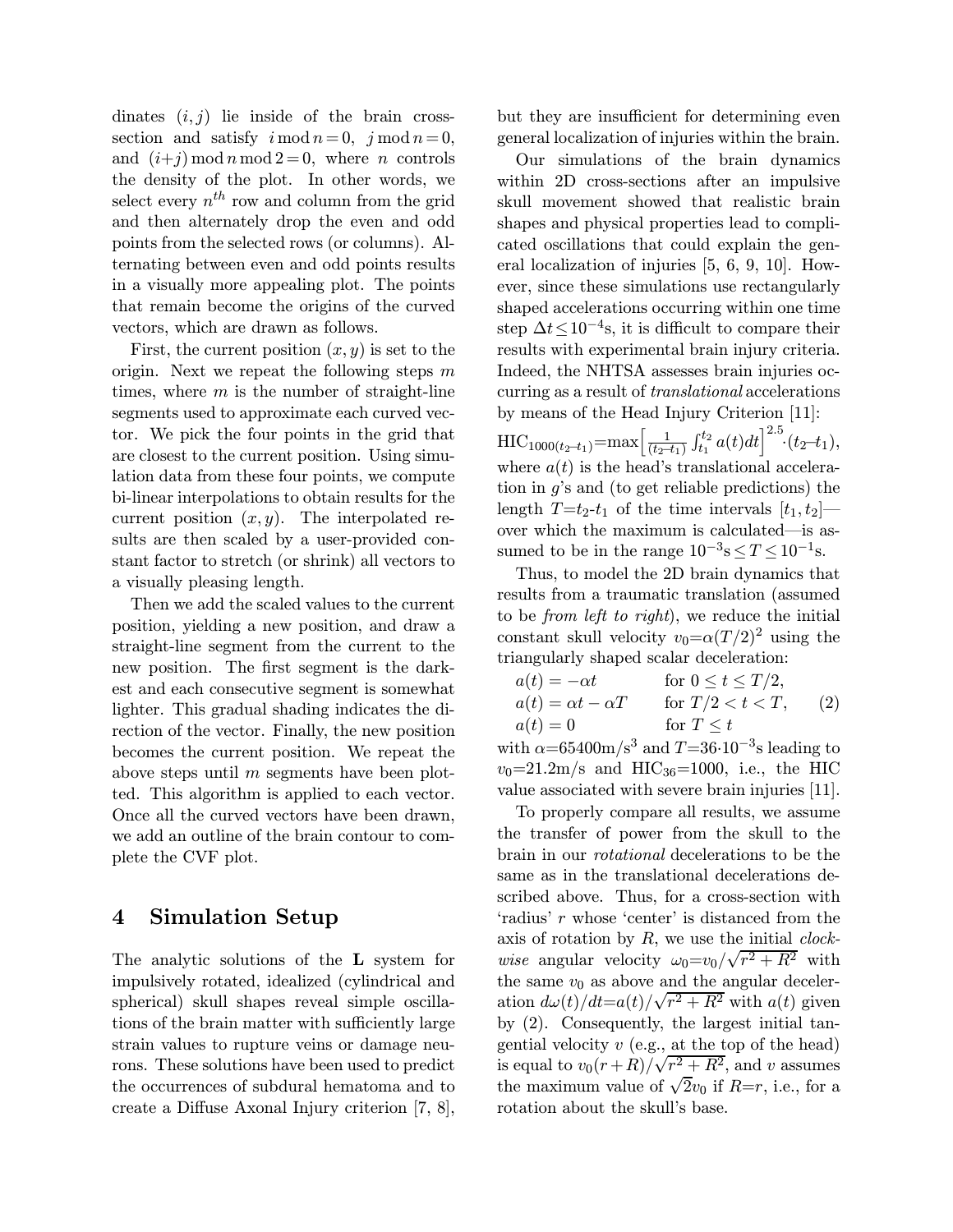#### 5 Results

To investigate the extent to which the features of the solutions–and hence the localization and severity of potential brain injuries– depend on the traumatic motion's type and the brain's geometry/topology, we conducted simulations involving sagittal brain cross-sections as well as horizontal brain cross-sections with and without the falx cerebri. When modeling rotational decelerations of the skull, we position the axis at the brain's 'center', the skull's base, the neck, the abdomen, etc.

Our simulations with both PDE systems show that just after the skull deceleration begins, the brain matter 'attempts' to maintain its initial velocity (as expected). However, the incompressibility condition  $\nabla \cdot \mathbf{v} = 0$  in (1) does not allow the creation of any void between the brain and the skull. Therefore, this initial brain matter movement transforms into a rotational motion with respect to the skull (regardless of whether the skull is slowed down by a rotational or translational deceleration). Since the brain tissue is elastic, the rotational motion within the brain leads to oscillations relative to the decelerating skull, which are damped by the brain's viscosity. The specific character of these complicated oscillations depends on the geometry and topology of the cross-section, the type of motion, and the PDE system used.

Fig. 1 depicts the L system's velocity field evolution in a sagittal brain cross-section whose initial rotation about its center is decelerated. After a short initial surge of circular clockwise motion (due to the diminishing skull velocity), the brain matter bounces back and then forth. The noncircular boundary quickly distorts this initial oscillation and a multi-vortex pattern arises shortly after  $a(t)$ assumes its extremum at  $t=0.018$ s (top). 0.01s later, two vortices emerge (middle) with diminishing velocities (shorter curved vectors), and after the skull stops at  $t=0.036s$  the boundary-following pattern is restored (bottom). Multi-vortex oscillations continue in the resting skull for tens of milliseconds with smaller and smaller velocities and amplitudes.



Figure 1:

The **L** system's velocity field in a sagittal cross-section at  $t=0.02$ s, 0.03s, and 0.04s, resp., from top to bottom; central rotation.

If the sagittal cross-section is translated instead of rotated, the first oscillatory vortex begins to form only at  $t=0.015$ s, and for  $t>0.03$ s the brain matter motion evolves into a multivortex oscillation, Fig. 2. For a fixed  $t$ , the oscillatory patterns from Fig. 2 gradually 'transition' to the corresponding patterns in Fig. 1 as we move the axis of rotation closer to the cross-section's 'center' (i.e., as we decrease  $R$ ).

The introduction of nonlinearity leads to turbulence that distorts (especially for larger  $R$ 's) the oscillatory patterns appearing in the L case. Fig. 3 depicts the NL system's velocity field in the translated (top panels) and rotated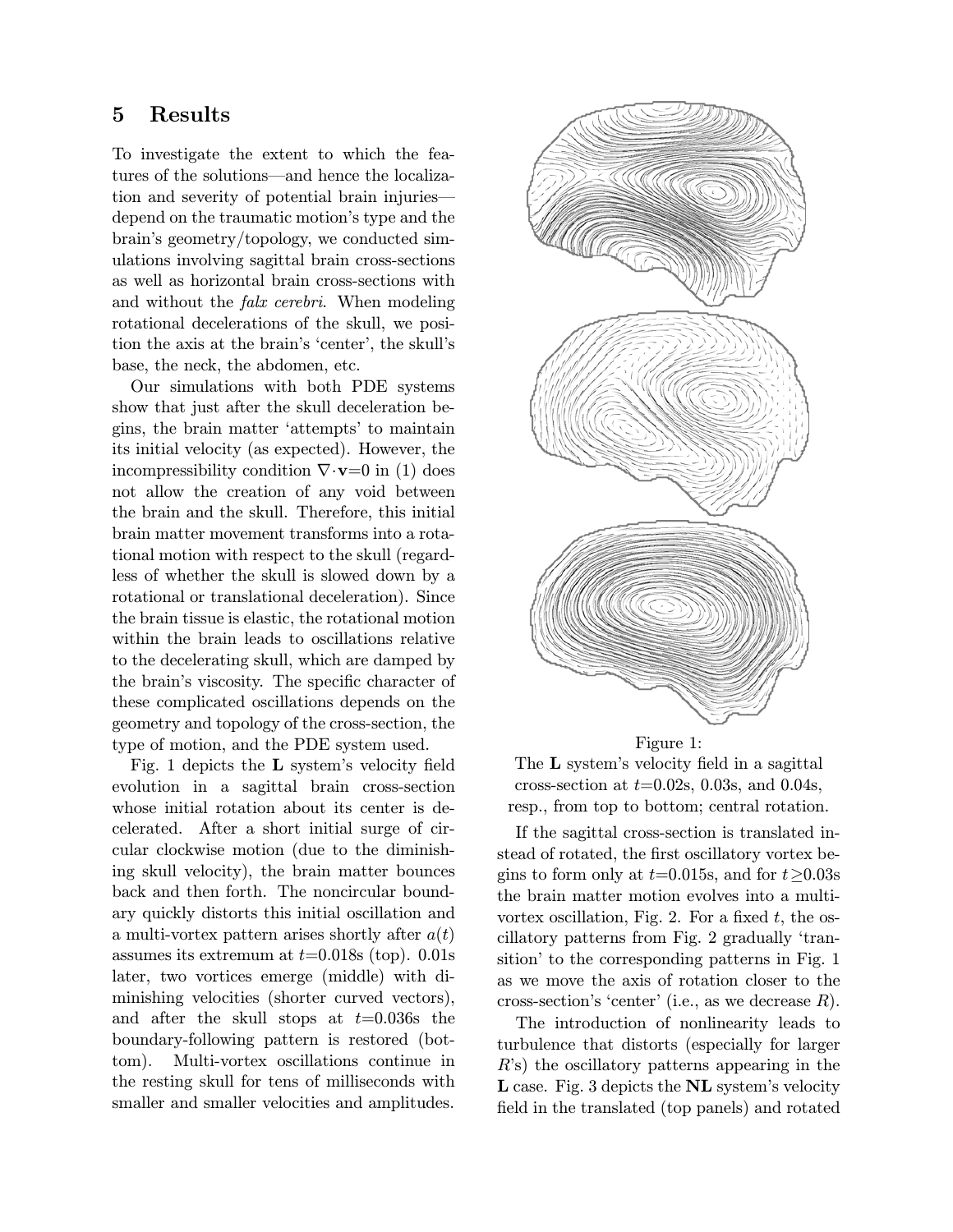(bottom panels) sagittal cross-section. Again, when radius  $R$  is varied, transitional patterns arise that 'link' the top and bottom patterns.





Comparing central rotations of sagittal and (more symmetric) horizontal cross-sections enables us to gauge to which extent the domain's shape and topology impact the solutions of each system. Fig. 4 shows the L system's velocity field in a rotated horizontal cross-section without the *falx cerebri*. In this case, the boundary-following pattern of oscillations is not disturbed essentially during the deceleration (Fig. 4, left). However, when the skull comes to rest, a layer of vortices forms near the skull that then 'moves' towards the center (Fig. 4, right). Similar 'elliptic' oscillatory patterns appear also in the NL case with minor turbulent perturbations near the skull.

Contrary to the sagittal cross-section, the translation of a horizontal cross-section without the falx cerebri based on the L system leads to symmetric oscillatory patterns after skull rests, cf. Fig. 5 (left) and Fig. 2 (bottom). Nonlinearity violates this symmetry due to a turbulent flow that allows to determine the direction of the skull's motion, Fig. 5, right.



#### Figure 3:

The NL system's velocity field in a sagittal cross-section at  $t=0.02$ s (top and third) and at  $t=0.04$ s (second and bottom); translation (top two); rotation (bottom two).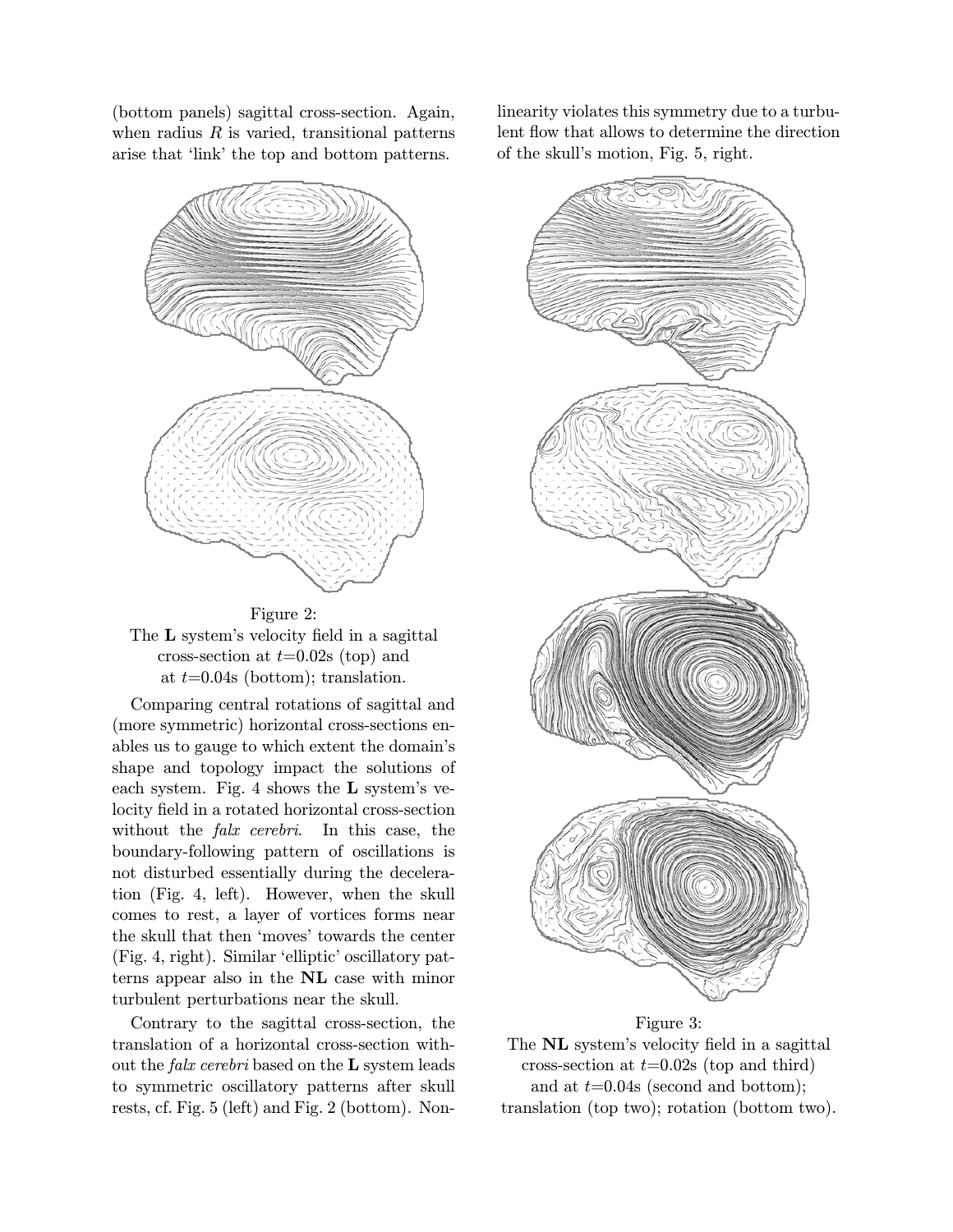

Figure 4:

The L system's velocity field in a horizontal cross-section without *falx cerebri* at  $t=0.02$ s (left) and at  $t=0.04s$  (right); central rotation.



Velocity fields in a horizontal cross-section without *falx cerebri* at  $t=0.04$ s; **L** system (left) and NL system (right); translation.

Figs. 6 and 7 depict, respectively, the L and NL systems' velocity fields in a centrally rotated horizontal cross-section separated by the falx cerebri. In the  $L$  case, the falx cerebri modifies essentially the character of the solution during the rotation (compare the left panels of Figs. 4 and 6), but the skull's rotational direction still cannot be easily determined. The boundary-following pattern of brain oscillations (cf. Fig. 6, right) is restored already before the skull rests. In the NL case, the presence of the falx cerebri greatly impacts the solution's mirror symmetry (Fig. 7) and, contrary to the case without the falx cerebri (not shown), the turbulent flow again allows to determine the rotational direction.

Similar to the case without the falx cerebri, a translation of the horizontal cross-section with the falx cerebri leads to symmetric oscillatory patterns in the L case and to asymmetric pat-



The L system's velocity field in a horizontal cross-section with *falx cerebri* at  $t=0.02$ s (left) and at  $t=0.04$ s (right); central rotation.



The NL system's velocity field in a horizontal cross-section with *falx cerebri* at  $t=0.02$ s (left) and at  $t=0.04$ s (right); central rotation.



Velocity fields in a horizontal cross-section with *falx cerebri* at  $t=0.04$ s; **L** system (left) and NL system (right); translation.

terns in the NL case, although the violation of symmetry is mitigated by the presence of the falx cerebri, compare both right Figs. 8 and 5.

More detailed information is available at http://www.csl.cornell.edu/˜burtscher/CHIresearch/ in form of MPEG movies.